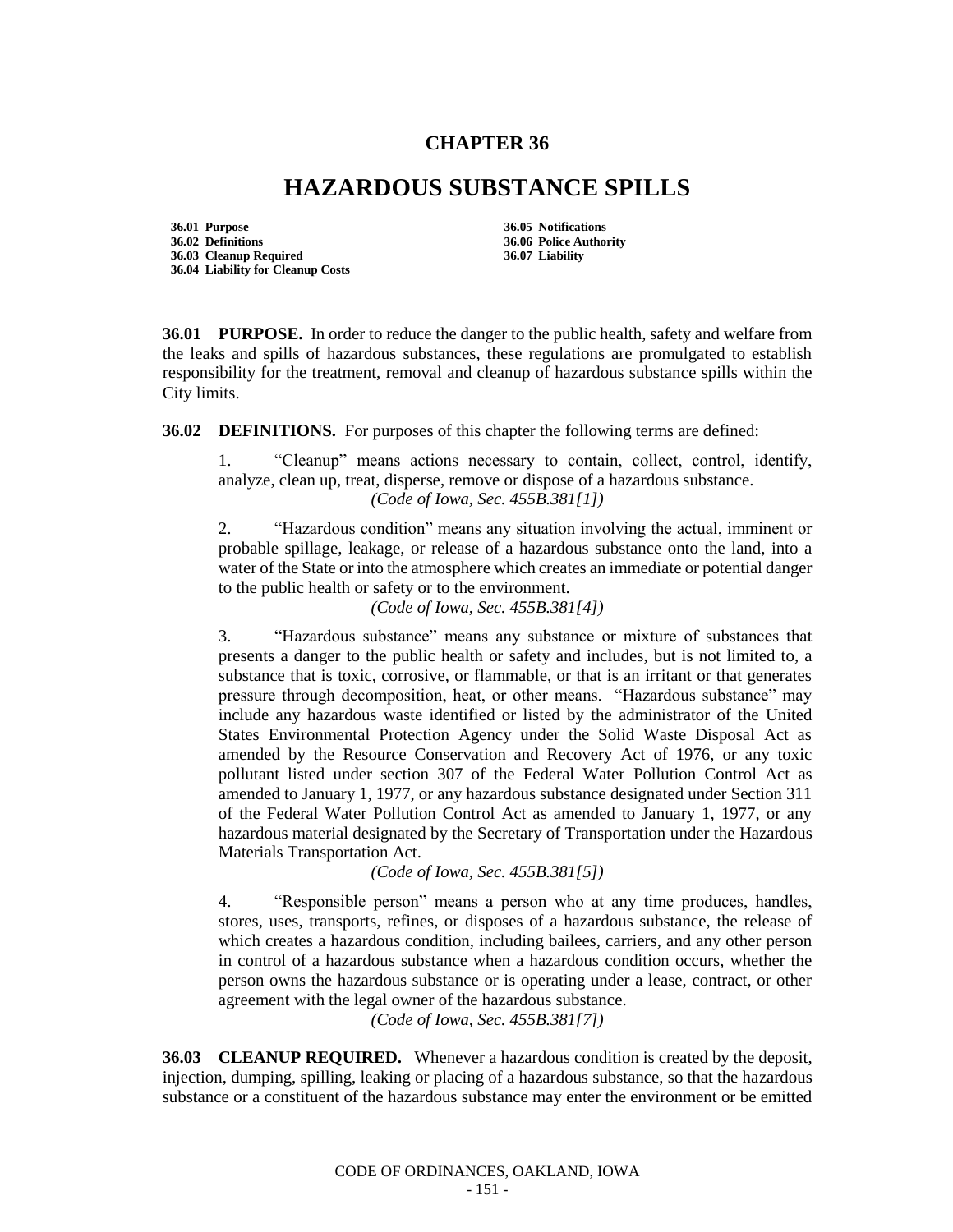into the air or discharged into any waters, including ground waters, the responsible person shall cause the condition to be remedied by a cleanup, as defined in the preceding section, as rapidly as feasible to an acceptable, safe condition. The costs of cleanup shall be borne by the responsible person. If the responsible person does not cause the cleanup to begin in a reasonable time in relation to the hazard and circumstances of the incident, the City may, by an authorized officer, give reasonable notice, based on the character of the hazardous condition, said notice setting a deadline for accomplishing the cleanup and stating that the City will proceed to procure cleanup services and bill the responsible person for all costs associated with the cleanup if the cleanup is not accomplished within the deadline. In the event that it is determined that immediate cleanup is necessary as a result of the present danger to the public health, safety and welfare, then no notice shall be required and the City may proceed to procure the cleanup and bill the responsible person for all costs associated with the cleanup. If the bill for those services is not paid within thirty (30) days, the City Attorney shall proceed to obtain payment by all legal means. If the cost of the cleanup is beyond the capacity of the City to finance it, the authorized officer shall report to the Council and immediately seek any State or federal funds available for said cleanup.

**36.04 LIABILITY FOR CLEANUP COSTS.** The responsible person shall be strictly liable to the City for all of the following:

1. The reasonable cleanup costs incurred by the City or the agents of the City as a result of the failure of the responsible person to clean up a hazardous substance involved in a hazardous condition.

2. The reasonable costs incurred by the City or the agents of the City to evacuate people from the area threatened by a hazardous condition caused by the person.

3. The reasonable damages to the City for the injury to, destruction of, or loss of City property, including parks and roads, resulting from a hazardous condition caused by that person, including the costs of assessing the injury, destruction or loss.

4. The excessive and extraordinary cost incurred by the City or the agents of the City in responding at and to the scene of a hazardous condition caused by that person.

## **36.05 NOTIFICATIONS.**

1. A person manufacturing, storing, handling, transporting, or disposing of a hazardous substance shall notify the State Department of Natural Resources and the County Sheriff of the occurrence of a hazardous condition as soon as possible but not later than six (6) hours after the onset of the hazardous condition or discovery of the hazardous condition. The County Sheriff shall immediately notify the Department of Natural Resources.

2. Any other person who discovers a hazardous condition shall notify the County Sheriff, who shall then notify the Department of Natural Resources.

**36.06 POLICE AUTHORITY.** If the circumstances reasonably so require, the law enforcement officer or an authorized representative may:

1. Evacuate persons from their homes to areas away from the site of a hazardous condition, and

2. Establish perimeters or other boundaries at or near the site of a hazardous condition and limit access to cleanup personnel.

No person shall disobey an order of any law enforcement officer issued under this section.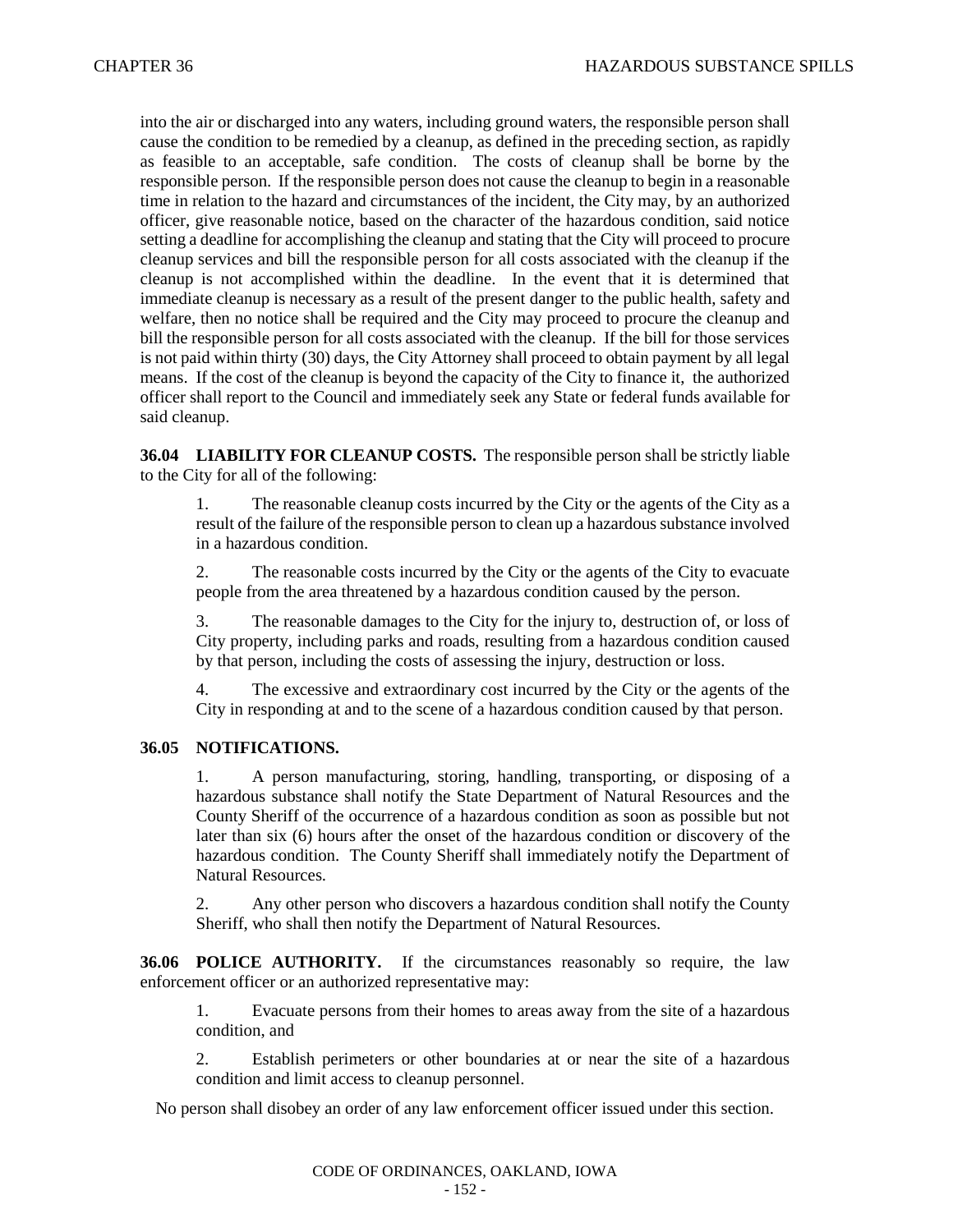**36.07 LIABILITY.** The City shall not be liable to any person for claims of damages, injuries, or losses resulting from any hazardous condition, unless the City is the responsible person as defined in Section 36.02[4].